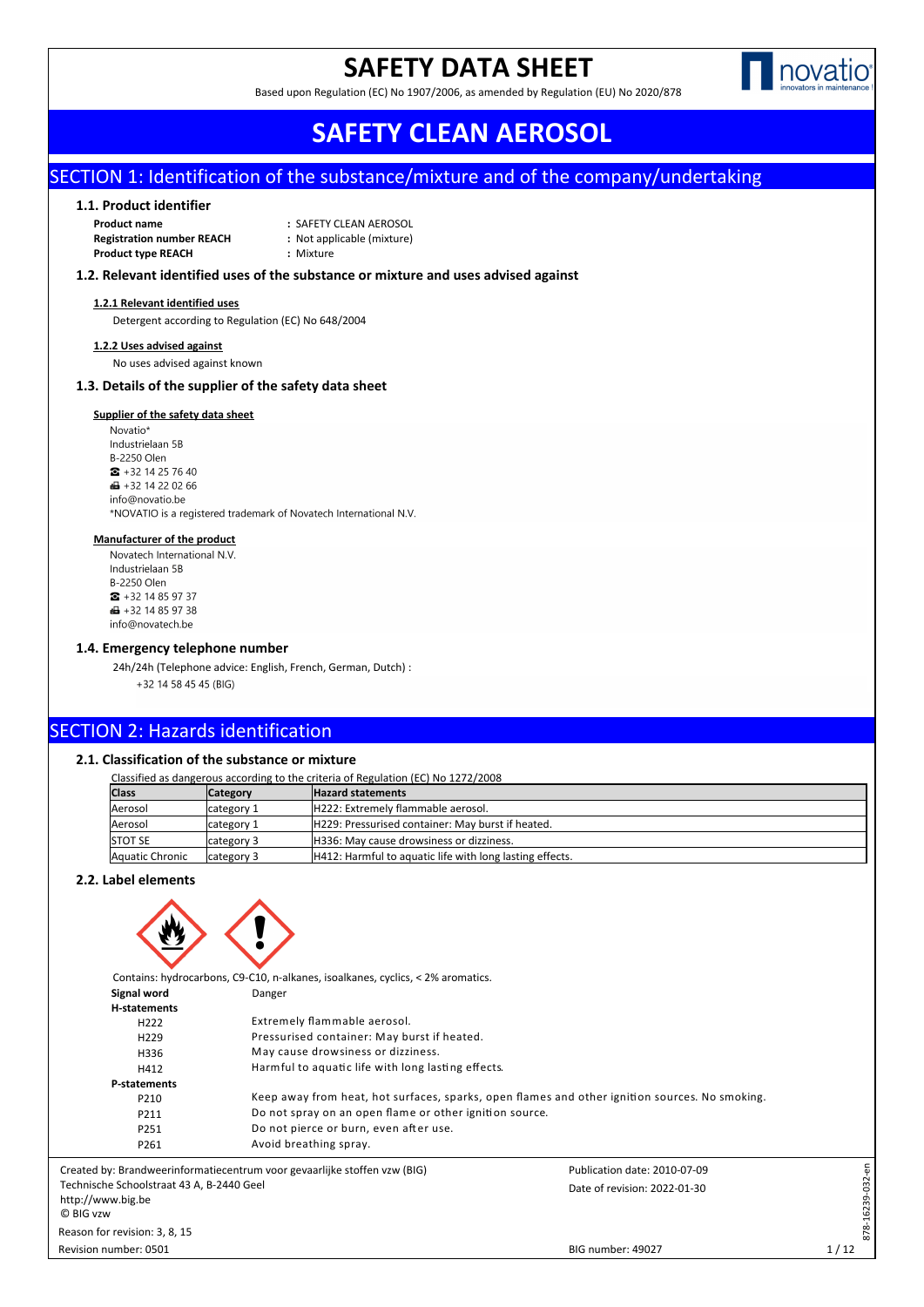P304 + P340 IF INHALED: Remove person to fresh air and keep comfortable for breathing. P410 + P412 Protect from sunlight. Do not expose to temperatures exceeding 50 °C/ 122°F.

**Supplemental information**

EUH066 Repeated exposure may cause skin dryness or cracking.

#### **2.3. Other hazards**

Gas/vapour spreads at floor level: ignition hazard

## SECTION 3: Composition/information on ingredients

#### **3.1. Substances**

Not applicable

#### **3.2. Mixtures**

| <b>Name</b><br><b>REACH Registration No</b>                                                 | <b>CAS No</b><br><b>IEC No</b><br>List No | Conc. (C)     | Classification according to CLP                                                                        | Note           | <b>Remark</b> | <b>IM-factors and</b><br><b>JATE</b> |
|---------------------------------------------------------------------------------------------|-------------------------------------------|---------------|--------------------------------------------------------------------------------------------------------|----------------|---------------|--------------------------------------|
| hydrocarbons, C9-C10, n-alkanes,<br>isoalkanes, cyclics, < 2% aromatics<br>01-2119471843-32 | 927-241-2                                 | $C \le 80\%$  | Flam. Lig. 3; H226<br>Asp. Tox. 1; H304<br><b>STOT SE 3: H336</b><br>Aquatic Chronic 3; H412<br>EUH066 | (1)(10)        | <b>IUVCB</b>  |                                      |
| propane<br>01-2119486944-21                                                                 | 74-98-6<br>I200-827-9                     | $C \leq 20\%$ | Flam. Gas 1A; H220<br>Press. Gas - Liquefied gas;<br><b>H280</b>                                       | (1)(2)(10)     | Propellant    |                                      |
| butane<br>01-2119474691-32                                                                  | 106-97-8<br>1203-448-7                    | $C \leq 9\%$  | Flam. Gas 1A; H220<br>Press. Gas - Liquefied gas;<br>H <sub>280</sub>                                  | (1)(2)(10)(21) | Propellant    |                                      |

(1) For H- and EUH-statements in full: see section 16

(2) Substance with a Community workplace exposure limit

(10) Subject to restrictions of Annex XVII of Regulation (EC) No. 1907/2006

(21) 1,3-butadiene <0.1%

Note: numbers 9xx-xxx-x are provisional list numbers assigned by Echa pending an official EC inventory number

## SECTION 4: First aid measures

#### **4.1. Description of first aid measures**

#### **General:**

Observe (own) safety. If possible, approach victim and check vital functions. In case of injury and/or intoxication, call the European emergency number 112. Treat symptoms starting with most life-threatening injuries and disorders. Keep victim under observation, possibility of delayed symptoms.

#### **After inhalation:**

Remove victim into fresh air. In case of respiratory problems, consult a doctor/medical service.

#### **After skin contact:**

If possible, wipe up/dry remove chemical. Then rinse/shower immediately with (lukewarm) water. If irritation persists, consult a doctor/medical service.

#### **After eye contact:**

Rinse immediately with (lukewarm) water. Remove contact lenses, if present and easy to do. Continue rinsing. If irritation persists, consult a doctor/medical service.

#### **After ingestion:**

Rinse mouth with water. If you feel unwell, consult a doctor/medical service. Do not wait for symptoms to occur to consult Poison Center.

#### **4.2. Most important symptoms and effects, both acute and delayed**

**4.2.1 Acute symptoms After inhalation:** Dizziness. Drowsiness. **After skin contact:** ON CONTINUOUS/REPEATED EXPOSURE/CONTACT: Dry skin. Cracking of the skin. **After eye contact:** No effects known. **After ingestion:** No effects known. **4.2.2 Delayed symptoms** No effects known.

#### **4.3. Indication of any immediate medical attention and special treatment needed**

If applicable and available it will be listed below.

Reason for revision: 3, 8, 15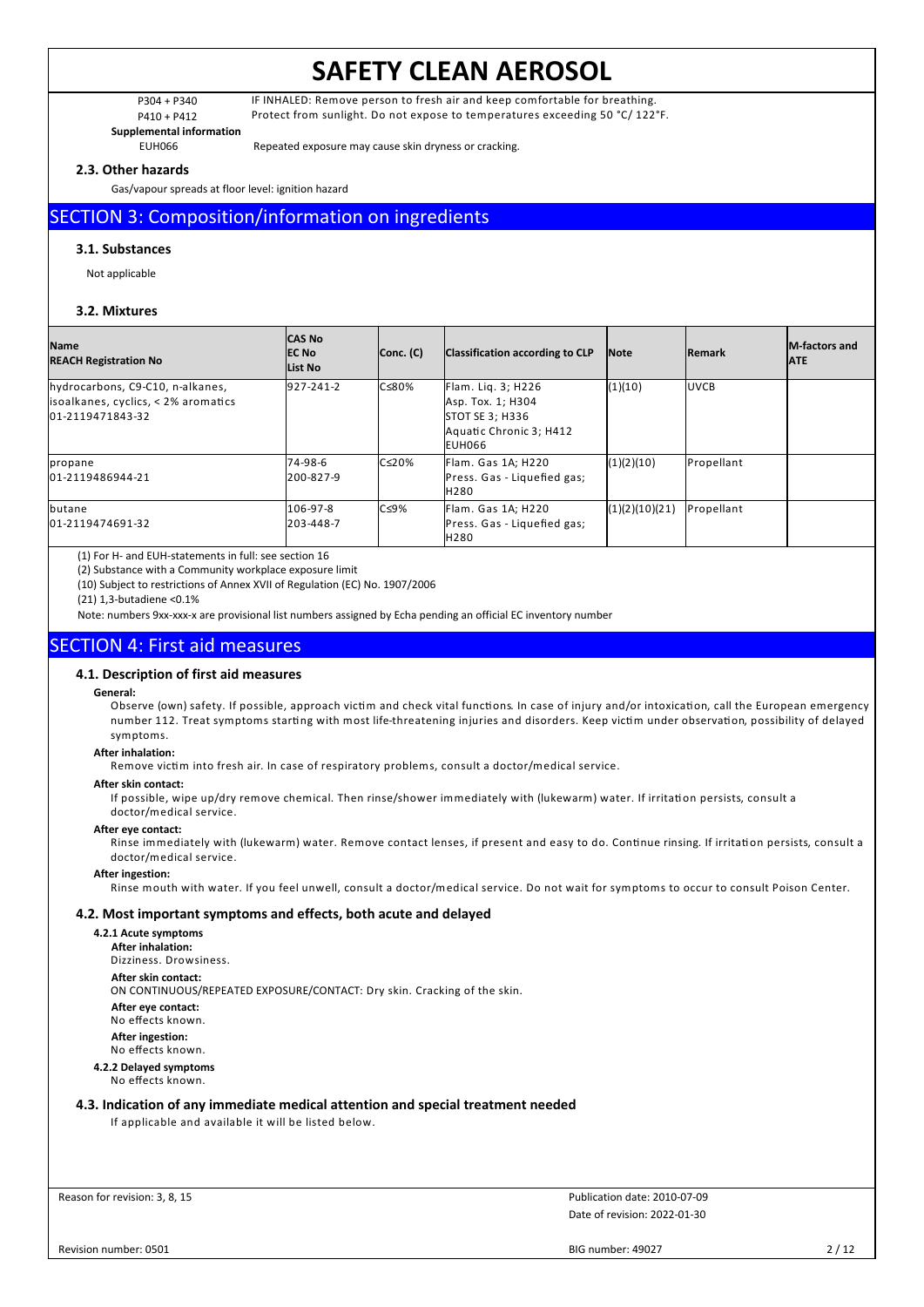## SECTION 5: Firefighting measures

### **5.1. Extinguishing media**

#### **5.1.1 Suitable extinguishing media:**

Small fire: Water, Quick-acting ABC powder extinguisher, Quick-acting BC powder extinguisher, Quick-acting CO2 extinguisher. Major fire: Quantities of water.

#### **5.2. Special hazards arising from the substance or mixture**

Upon combustion: CO and CO2 are formed. Pressurised container: May burst if heated.

#### **5.3. Advice for firefighters**

#### **5.3.1 Instructions:**

If exposed to fire cool the closed containers by spraying with water. Physical explosion risk: extinguish/cool from behind cover. Do not move the load if exposed to heat. After cooling: persistant risk of physical explosion. Take account of environmentally hazardous firefighting water. Use water moderately and if possible collect or contain it.

#### **5.3.2 Special protective equipment for fire-fighters:**

Gloves (EN 374). Protective clothing (EN 14605 or EN 13034). Heat/fire exposure: self-contained breathing apparatus (EN 136 + EN 137).

## SECTION 6: Accidental release measures

#### **6.1. Personal precautions, protective equipment and emergency procedures**

Stop engines and no smoking. No naked flames or sparks. Spark- and explosionproof appliances and lighting equipment.

#### **6.1.1 Protective equipment for non-emergency personnel**

#### See section 8.2

### **6.1.2 Protective equipment for emergency responders**

Gloves (EN 374). Protective clothing (EN 14605 or EN 13034).

Suitable protective clothing See section 8.2

#### **6.2. Environmental precautions**

Contain released product. Dam up the liquid spill.

#### **6.3. Methods and material for containment and cleaning up**

Take up liquid spill into absorbent material. Scoop absorbed substance into closing containers. Carefully collect the spill/leftovers. Clean contaminated surfaces with an excess of water. Take collected spill to manufacturer/competent authority. Wash clothing and equipment after handling

#### **6.4. Reference to other sections**

See section 13.

### SECTION 7: Handling and storage

The information in this section is a general description. If applicable and available, exposure scenarios are attached in annex. Always use the relevant exposure scenarios that correspond to your identified use.

#### **7.1. Precautions for safe handling**

Use spark-/explosionproof appliances and lighting system. Take precautions against electrostatic charges. Keep away from naked flames/heat. Keep away from ignition sources/sparks. Gas/vapour heavier than air at 20°C. Observe normal hygiene standards.

#### **7.2. Conditions for safe storage, including any incompatibilities**

#### **7.2.1 Safe storage requirements:**

Storage temperature: < 50 °C. Meet the legal requirements. Keep container in a well-ventilated place. Fireproof storeroom. Keep out of direct sunlight. Protect against frost.

#### **7.2.2 Keep away from:**

Heat sources, ignition sources.

- **7.2.3 Suitable packaging material:**
	- Aerosol.

**7.2.4 Non suitable packaging material:**

No data available

#### **7.3. Specific end use(s)**

If applicable and available, exposure scenarios are attached in annex. See information supplied by the manufacturer.

## SECTION 8: Exposure controls/personal protection

#### **8.1. Control parameters**

#### **8.1.1 Occupational exposure**

### **a) Occupational exposure limit values**

If lim it values are applicable and available these will be listed below.

**Belgium**

Reason for revision: 3, 8, 15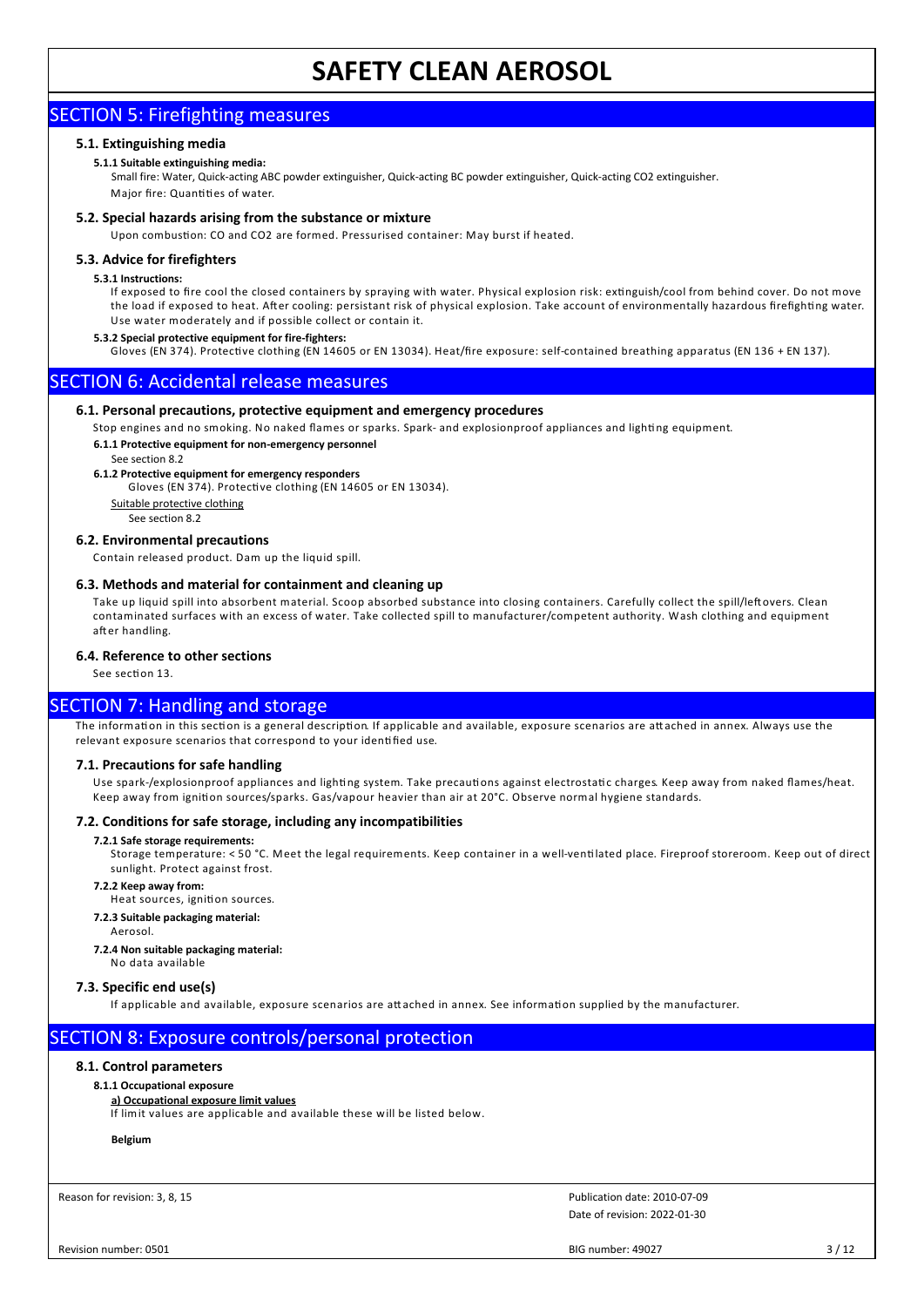| Butane, tous isomères: n-butane                                                                                                                                                                                                                                           |                                       | Short time value                                                                                                                                                                                                                                                                                                                                                                          | 980 ppm                |
|---------------------------------------------------------------------------------------------------------------------------------------------------------------------------------------------------------------------------------------------------------------------------|---------------------------------------|-------------------------------------------------------------------------------------------------------------------------------------------------------------------------------------------------------------------------------------------------------------------------------------------------------------------------------------------------------------------------------------------|------------------------|
|                                                                                                                                                                                                                                                                           |                                       | Short time value                                                                                                                                                                                                                                                                                                                                                                          | 2370 mg/m <sup>3</sup> |
| Hydrocarbures aliphatiques sous forme gazeuse:                                                                                                                                                                                                                            |                                       | Time-weighted average exposure limit 8 h                                                                                                                                                                                                                                                                                                                                                  | 1000 ppm               |
| (Alcanes C1-C3)                                                                                                                                                                                                                                                           |                                       |                                                                                                                                                                                                                                                                                                                                                                                           |                        |
| France                                                                                                                                                                                                                                                                    |                                       |                                                                                                                                                                                                                                                                                                                                                                                           |                        |
| n-Butane                                                                                                                                                                                                                                                                  |                                       | Time-weighted average exposure limit 8 h (VL: Valeur non<br>réglementaire indicative)                                                                                                                                                                                                                                                                                                     | 800 ppm                |
|                                                                                                                                                                                                                                                                           |                                       | Time-weighted average exposure limit 8 h (VL: Valeur non<br>réglementaire indicative)                                                                                                                                                                                                                                                                                                     | 1900 mg/m <sup>3</sup> |
| Germany                                                                                                                                                                                                                                                                   |                                       |                                                                                                                                                                                                                                                                                                                                                                                           |                        |
| <b>Butan</b>                                                                                                                                                                                                                                                              |                                       | Time-weighted average exposure limit 8 h (TRGS 900)                                                                                                                                                                                                                                                                                                                                       | 1000 ppm               |
|                                                                                                                                                                                                                                                                           |                                       | Time-weighted average exposure limit 8 h (TRGS 900)                                                                                                                                                                                                                                                                                                                                       | 2400 mg/m <sup>3</sup> |
| Propan                                                                                                                                                                                                                                                                    |                                       | Time-weighted average exposure limit 8 h (TRGS 900)                                                                                                                                                                                                                                                                                                                                       | 1000 ppm               |
|                                                                                                                                                                                                                                                                           |                                       | Time-weighted average exposure limit 8 h (TRGS 900)                                                                                                                                                                                                                                                                                                                                       | 1800 mg/m <sup>3</sup> |
| Austria                                                                                                                                                                                                                                                                   |                                       |                                                                                                                                                                                                                                                                                                                                                                                           |                        |
| Butan (beide Isomeren): n-Butan (R 600) Isobutan (R<br>600a)                                                                                                                                                                                                              |                                       | Tagesmittelwert (MAK)                                                                                                                                                                                                                                                                                                                                                                     | 800 ppm                |
|                                                                                                                                                                                                                                                                           |                                       | Tagesmittelwert (MAK)                                                                                                                                                                                                                                                                                                                                                                     | 1900 mg/m <sup>3</sup> |
|                                                                                                                                                                                                                                                                           |                                       | Kurzzeitwert 60(Mow) 3x (MAK)                                                                                                                                                                                                                                                                                                                                                             | 1600 ppm               |
|                                                                                                                                                                                                                                                                           |                                       | Kurzzeitwert 60(Mow) 3x (MAK)                                                                                                                                                                                                                                                                                                                                                             | 3800 mg/m <sup>3</sup> |
|                                                                                                                                                                                                                                                                           |                                       |                                                                                                                                                                                                                                                                                                                                                                                           |                        |
| Propan (R 290)                                                                                                                                                                                                                                                            |                                       | Fagesmittelwert (MAK)                                                                                                                                                                                                                                                                                                                                                                     | 1000 ppm               |
|                                                                                                                                                                                                                                                                           |                                       | Tagesmittelwert (MAK)                                                                                                                                                                                                                                                                                                                                                                     | 1800 mg/m <sup>3</sup> |
|                                                                                                                                                                                                                                                                           |                                       | Kurzzeitwert 60(Mow) 3x (MAK)                                                                                                                                                                                                                                                                                                                                                             | 2000 ppm               |
|                                                                                                                                                                                                                                                                           |                                       | Kurzzeitwert 60(Mow) 3x (MAK)                                                                                                                                                                                                                                                                                                                                                             | 3600 mg/m <sup>3</sup> |
| UK                                                                                                                                                                                                                                                                        |                                       |                                                                                                                                                                                                                                                                                                                                                                                           |                        |
| Butane                                                                                                                                                                                                                                                                    |                                       | Time-weighted average exposure limit 8 h (Workplace exposure limit<br>(EH40/2005))                                                                                                                                                                                                                                                                                                        | 600 ppm                |
|                                                                                                                                                                                                                                                                           |                                       | Time-weighted average exposure limit 8 h (Workplace exposure limit<br>(EH40/2005))                                                                                                                                                                                                                                                                                                        | 1450 mg/m <sup>3</sup> |
|                                                                                                                                                                                                                                                                           |                                       | Short time value (Workplace exposure limit (EH40/2005))                                                                                                                                                                                                                                                                                                                                   | 750 ppm                |
|                                                                                                                                                                                                                                                                           |                                       | Short time value (Workplace exposure limit (EH40/2005))                                                                                                                                                                                                                                                                                                                                   | 1810 mg/m <sup>3</sup> |
| USA (TLV-ACGIH)                                                                                                                                                                                                                                                           |                                       |                                                                                                                                                                                                                                                                                                                                                                                           |                        |
| Butane, isomers                                                                                                                                                                                                                                                           |                                       | Short time value (TLV - Adopted Value)                                                                                                                                                                                                                                                                                                                                                    | 1000 ppm               |
| 8.1.2 Sampling methods                                                                                                                                                                                                                                                    |                                       |                                                                                                                                                                                                                                                                                                                                                                                           |                        |
| If applicable and available it will be listed below.<br>8.1.3 Applicable limit values when using the substance or mixture as intended<br>If limit values are applicable and available these will be listed below.<br>8.1.4 Threshold values<br><b>DNEL/DMEL - Workers</b> |                                       |                                                                                                                                                                                                                                                                                                                                                                                           |                        |
| hydrocarbons, C9-C10, n-alkanes, isoalkanes, cyclics, < 2% aromatics                                                                                                                                                                                                      |                                       |                                                                                                                                                                                                                                                                                                                                                                                           |                        |
| <b>Effect level (DNEL/DMEL)</b>                                                                                                                                                                                                                                           | <b>Type</b>                           | Value<br><b>Remark</b>                                                                                                                                                                                                                                                                                                                                                                    |                        |
| IDNEL                                                                                                                                                                                                                                                                     | Long-term systemic effects inhalation | 871 mg/m <sup>3</sup>                                                                                                                                                                                                                                                                                                                                                                     |                        |
| <b>DNEL/DMEL - General population</b>                                                                                                                                                                                                                                     | Long-term systemic effects dermal     | 77 mg/kg bw/day                                                                                                                                                                                                                                                                                                                                                                           |                        |
| hydrocarbons, C9-C10, n-alkanes, isoalkanes, cyclics, < 2% aromatics                                                                                                                                                                                                      |                                       |                                                                                                                                                                                                                                                                                                                                                                                           |                        |
| <b>Effect level (DNEL/DMEL)</b>                                                                                                                                                                                                                                           | <b>Type</b>                           | Value<br><b>Remark</b>                                                                                                                                                                                                                                                                                                                                                                    |                        |
| IDNEL                                                                                                                                                                                                                                                                     | Long-term systemic effects inhalation | 185 mg/m <sup>3</sup>                                                                                                                                                                                                                                                                                                                                                                     |                        |
|                                                                                                                                                                                                                                                                           | Long-term systemic effects dermal     | 46 mg/kg bw/day                                                                                                                                                                                                                                                                                                                                                                           |                        |
| 8.1.5 Control banding                                                                                                                                                                                                                                                     | Long-term systemic effects oral       | 46 mg/kg bw/day                                                                                                                                                                                                                                                                                                                                                                           |                        |
| If applicable and available it will be listed below.<br>8.2. Exposure controls<br>relevant exposure scenarios that correspond to your identified use.<br>8.2.1 Appropriate engineering controls                                                                           |                                       | The information in this section is a general description. If applicable and available, exposure scenarios are attached in annex. Always use the<br>Use spark-/explosionproof appliances and lighting system. Take precautions against electrostatic charges. Keep away from naked flames/heat.<br>Keep away from ignition sources/sparks. Measure the concentration in the air regularly. |                        |
| 8.2.2 Individual protection measures, such as personal protective equipment<br>Observe normal hygiene standards. Do not eat, drink or smoke during work.<br>a) Respiratory protection:                                                                                    |                                       |                                                                                                                                                                                                                                                                                                                                                                                           |                        |
|                                                                                                                                                                                                                                                                           |                                       |                                                                                                                                                                                                                                                                                                                                                                                           |                        |
| Reason for revision: 3, 8, 15                                                                                                                                                                                                                                             |                                       | Publication date: 2010-07-09<br>Date of revision: 2022-01-30                                                                                                                                                                                                                                                                                                                              |                        |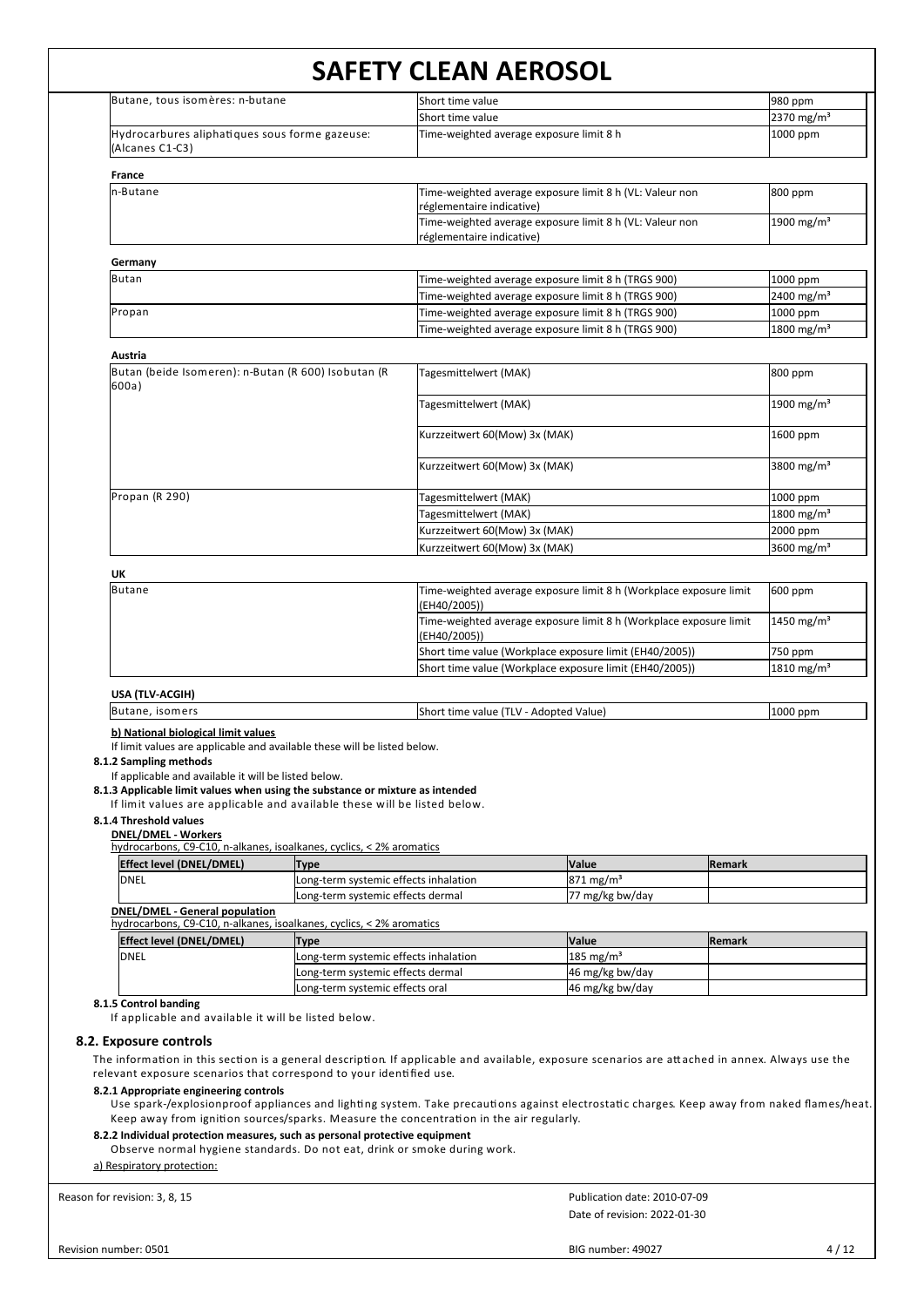Full face mask with filter type A at conc. in air > exposure limit.

#### b) Hand protection:

| Protective gloves against chemicals (EN 374). |  |  |  |
|-----------------------------------------------|--|--|--|
|                                               |  |  |  |

| <b>Materials</b> | l Measured<br>breakthrough time | <b>Thickness</b> | <b>Protection index</b> | l Remark |
|------------------|---------------------------------|------------------|-------------------------|----------|
| nitrile rubber   | > 480 minutes                   | $10.35$ mm       | I Class 6               |          |

c) Eye protection:

Protective goggles (EN 166).

#### d) Skin protection:

Protective clothing (EN 14605 or EN 13034). Head/neck protection.

**8.2.3 Environmental exposure controls:** See sections 6.2, 6.3 and 13

## SECTION 9: Physical and chemical properties

## **9.1. Information on basic physical and chemical properties**

| Physical form             | Aerosol                                   |
|---------------------------|-------------------------------------------|
| Odour                     | Characteristic odour                      |
| Odour threshold           | No data available in the literature       |
| Colour                    | <b>I</b> No data available on colour      |
| Particle size             | Not applicable (mixture)                  |
| <b>Explosion limits</b>   | $0.6 - 9.5$ vol % ; Propellant            |
| Flammability              | Extremely flammable aerosol.              |
| Log Kow                   | Not applicable (mixture)                  |
| Dynamic viscosity         | 1 mPa.s; 20 °C; Liquid                    |
| Kinematic viscosity       | $1 \text{ mm}^2/\text{s}$ ; 40 °C; Liquid |
| Melting point             | Not applicable (aerosol)                  |
| Boiling point             | -42 °C - 166 °C ; Liguid                  |
| Relative vapour density   | l> 1                                      |
| Vapour pressure           | 8530 hPa ; 20 °C                          |
| Solubility                | Water ; insoluble                         |
| Relative density          | 0.76 ; 20 °C ; Liquid                     |
| Absolute density          | 64 kg/m <sup>3</sup> ; 20 °C              |
| Decomposition temperature | No data available in the literature       |
| Auto-ignition temperature | Not applicable (aerosol)                  |
| Flash point               | Not applicable (aerosol)                  |
| pН                        | Not applicable (aerosol)                  |

### **9.2. Other information**

Evaporation rate 0.35 ; Butyl acetate ; Liquid

## SECTION 10: Stability and reactivity

#### **10.1. Reactivity**

May be ignited by sparks. Gas/vapour spreads at floor level: ignition hazard.

#### **10.2. Chemical stability**

Unstable on exposure to heat.

#### **10.3. Possibility of hazardous reactions**

No data available.

#### **10.4. Conditions to avoid**

#### **Precautionary measures**

Use spark-/explosionproof appliances and lighting system. Take precautions against electrostatic charges. Keep away from naked flames/heat. Keep away from ignition sources/sparks.

#### **10.5. Incompatible materials**

#### No data available.

#### **10.6. Hazardous decomposition products**

Upon combustion: CO and CO2 are formed.

## SECTION 11: Toxicological information

#### **11.1. Information on hazard classes as defined in Regulation (EC) No 1272/2008**

**11.1.1 Test results**

### **Acute toxicity**

SAFETY CLEAN AEROSOL

No (test)data on the mixture available

Reason for revision: 3, 8, 15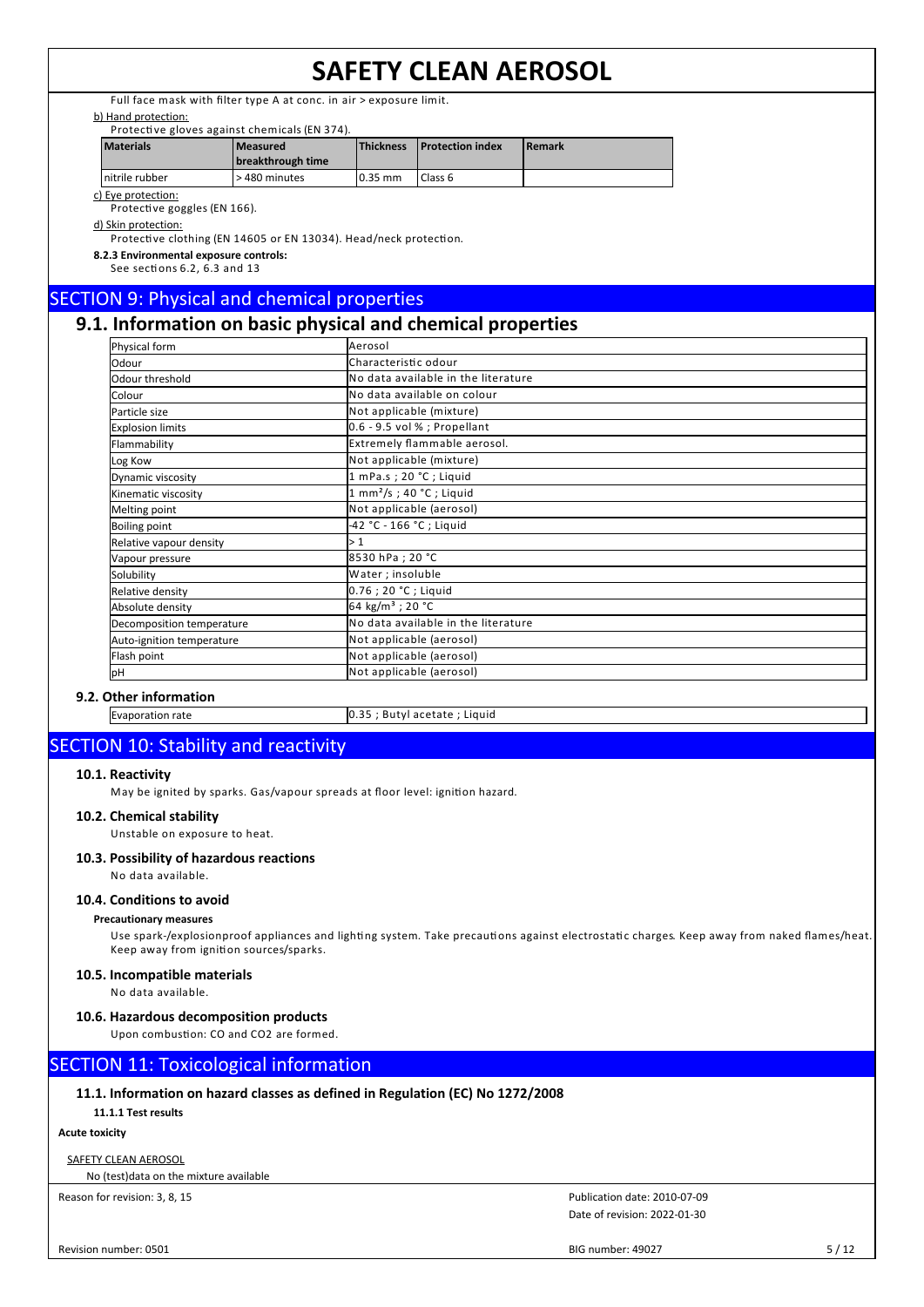Judgement is based on the relevant ingredients hydrocarbons, C9-C10, n-alkanes, isoalkanes, cyclics, < 2% aromatics

| <b>Route of exposure</b> | <b>IParameter</b> | <b>Method</b>             | <b>Value</b>          | <b>Exposure time</b> | Species                    | <b>Value</b>       | <b>Remark</b> |
|--------------------------|-------------------|---------------------------|-----------------------|----------------------|----------------------------|--------------------|---------------|
|                          |                   |                           |                       |                      |                            | determination      |               |
| Oral                     | LD <sub>50</sub>  | Equivalent to OECD<br>401 | $\cdot$ 5000 mg/kg bw |                      | Rat (male /<br>lfemale)    | Read-across        |               |
| Dermal                   | LD <sub>50</sub>  | Equivalent to OECD<br>402 | $>$ 3160 mg/kg bw     | 24 h                 | Rabbit (male /<br>lfemale) | Experimental value |               |
| Inhalation (aerosol)     | ILC50             | Equivalent to OECD<br>403 | $\ge$ 5.6 mg/l air    | 4 h                  | Rat (male /<br>lfemale)    | Experimental value |               |

#### **Conclusion**

Not classified for acute toxicity

#### **Corrosion/irritation**

#### SAFETY CLEAN AEROSOL

No (test)data on the mixture available

Judgement is based on the relevant ingredients

hydrocarbons, C9-C10, n-alkanes, isoalkanes, cyclics, < 2% aromatics

| <b>Route of exposure Result</b> |                | <b>Method</b>                    | <b>Exposure time</b> | Time point                  | <b>Species</b> | <b>Value</b>          | <b>Remark</b>    |
|---------------------------------|----------------|----------------------------------|----------------------|-----------------------------|----------------|-----------------------|------------------|
|                                 |                |                                  |                      |                             |                | <b>Idetermination</b> |                  |
| Eye                             | Not irritating | Equivalent to<br><b>OECD 405</b> |                      | 1; 24; 48; 72; 168<br>hours | Rabbit         | Read-across           | Single treatment |
| <b>Skin</b>                     | Not irritating | Equivalent to<br><b>OECD 404</b> | l4h                  | 24; 48; 72 hours            | Rabbit         | Read-across           |                  |

#### **Conclusion**

Not classified as irritating to the respiratory system Not classified as irritating to the skin

Not classified as irritating to the eyes

#### **Respiratory or skin sensitisation**

#### **SAFETY CLEAN AEROSOL**

No (test)data on the mixture available

Judgement is based on the relevant ingredients

hydrocarbons, C9-C10, n-alkanes, isoalkanes, cyclics, < 2% aromatics

|       | Route of exposure Result |                 | <b>IMethod</b>                     | <b>Exposure time</b> | <b>Observation time Species</b> |                          | Value determination Remark |  |
|-------|--------------------------|-----------------|------------------------------------|----------------------|---------------------------------|--------------------------|----------------------------|--|
|       |                          |                 |                                    |                      | <b>Ipoint</b>                   |                          |                            |  |
| 'Skin |                          | Not sensitizing | <b>I Equivalent to OECD</b><br>406 |                      | 124: 48 hours                   | I Guinea pig<br>(female) | Read-across                |  |

#### **Conclusion**

Not classified as sensitizing for skin

#### **Specific target organ toxicity**

#### SAFETY CLEAN AEROSOL

No (test)data on the mixture available

Classification is based on the relevant ingredients

hydrocarbons, C9-C10, n-alkanes, isoalkanes, cyclics, < 2% aromatics

| <b>Route of exposure</b> | <b>Parameter Method</b> |                 | <b>Value</b>       | <b>Organ</b> | <b>Effect</b> | <b>Exposure time</b>  | <b>Species</b> | <b>Value</b>     |
|--------------------------|-------------------------|-----------------|--------------------|--------------|---------------|-----------------------|----------------|------------------|
|                          |                         |                 |                    |              |               |                       |                | determination    |
| Oral (stomach            | <b>NOAEL</b>            | Equivalent to   | > 1000 mg/kg       |              | No effect     |                       | Rat (male /    | Read-across      |
| tube)                    |                         | OECD 422        | bw/day             |              |               |                       | female)        |                  |
| Dermal                   |                         |                 |                    |              |               |                       |                | Data waiving     |
| Inhalation               | <b>NOAEC</b>            | Equivalent to   | >10400             |              | No effect     | $13$ weeks (6h / day, | Rat (male /    | Read-across      |
| (vapours)                |                         | <b>OECD 413</b> | $\rm{Im}g/m^3$ air |              |               | $5$ days / week)      | female)        |                  |
| Inhalation               |                         |                 | STOT SE cat.3      |              | Drowsiness,   |                       |                | Literature study |
|                          |                         |                 |                    |              | dizziness     |                       |                |                  |

#### **Conclusion**

May cause drowsiness or dizziness.

Not classified for subchronic toxicity

#### **Mutagenicity (in vitro)**

## SAFETY CLEAN AEROSOL

No (test)data on the mixture available

Judgement is based on the relevant ingredients

hydrocarbons, C9-C10, n-alkanes, isoalkanes, cyclics, < 2% aromatics

| Result                  | <b>Method</b> | Test substrate           | <b>Effect</b> | Value determination | <b>Remark</b> |  |  |  |
|-------------------------|---------------|--------------------------|---------------|---------------------|---------------|--|--|--|
| Negative with metabolic | IOECD 471     | Bacteria (S.typhimurium) | No effect     | l Read-across       |               |  |  |  |
| activation, negative    |               |                          |               |                     |               |  |  |  |
| without metabolic       |               |                          |               |                     |               |  |  |  |
| l activation            |               |                          |               |                     |               |  |  |  |

Reason for revision: 3, 8, 15

Date of revision: 2022-01-30 Publication date: 2010-07-09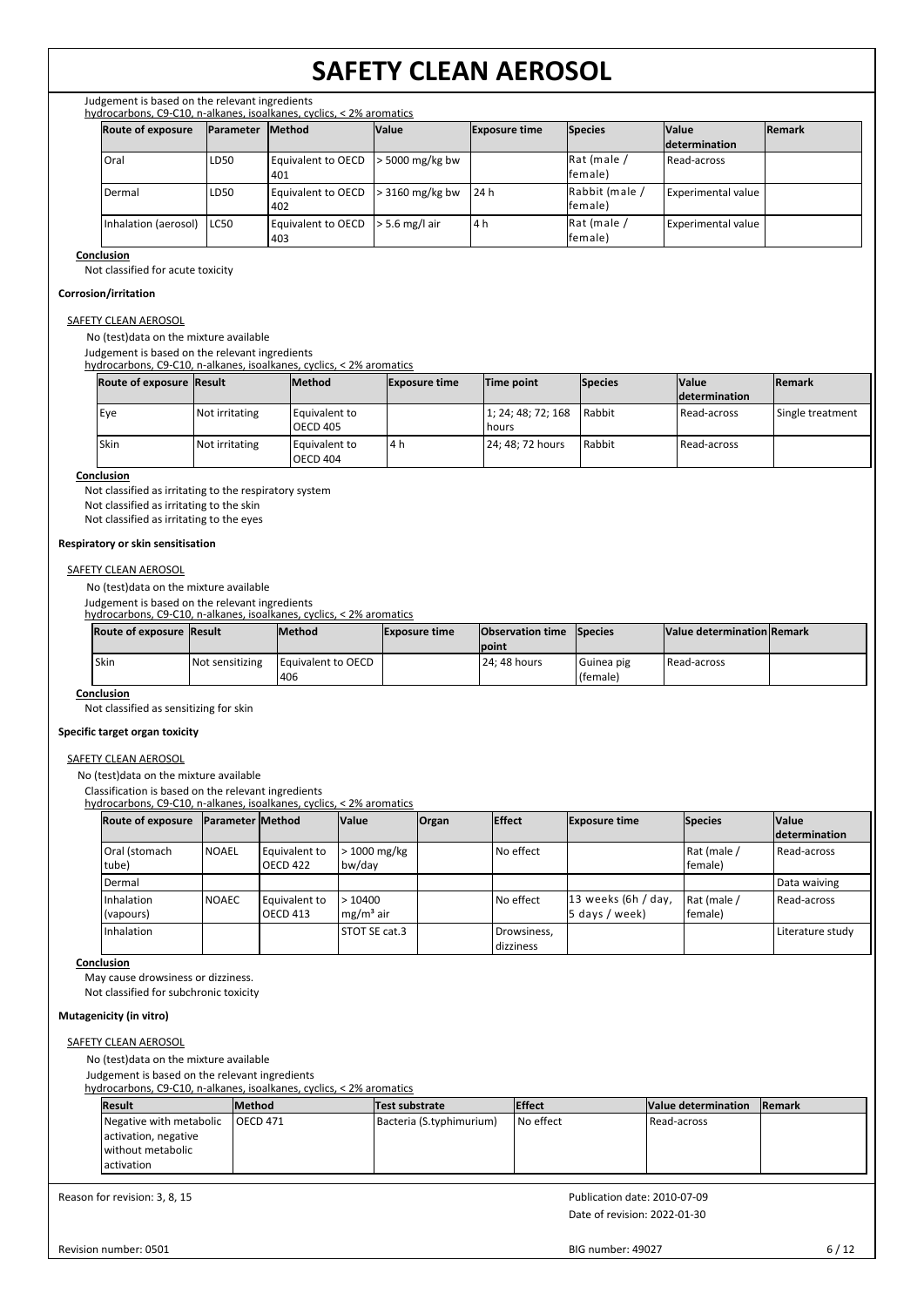#### **Mutagenicity (in vivo)**

### SAFETY CLEAN AEROSOL

No (test)data on the mixture available

Judgement is based on the relevant ingredients

hydrocarbons, C9-C10, n-alkanes, isoalkanes, cyclics, < 2% aromatics

| <b>Result</b> | <b>IMethod</b>               | <b>Exposure time</b> | Test substrate      | <b>Organ</b> | Value determination |
|---------------|------------------------------|----------------------|---------------------|--------------|---------------------|
| Negative      | i Eauivalent to OECD<br>1478 | $5$ days (6h / day)  | Rat (male / female) |              | Read-across         |

**Conclusion**

Not classified for mutagenic or genotoxic toxicity

#### **Carcinogenicity**

SAFETY CLEAN AEROSOL

No (test)data on the mixture available

Judgement is based on the relevant ingredients

hydrocarbons, C9-C10, n-alkanes, isoalkanes, cyclics, < 2% aromatics

| <b>Route of</b>   | <b>Parameter</b> | <b>Method</b>   | <b>Value</b> | <b>Exposure time</b>              | <b>Species</b> | <b>IEffect</b>  | Organ | Value determination |
|-------------------|------------------|-----------------|--------------|-----------------------------------|----------------|-----------------|-------|---------------------|
| exposure          |                  |                 |              |                                   |                |                 |       |                     |
| Inhalation        | <b>NOAEC</b>     | Equivalent to   | $\geq 2200$  | 105 weeks (6h / day, Rat (female) |                | No carcinogenic |       | Read-across         |
| (vapours)         |                  | <b>OECD 453</b> | $me/m3$ air  | 5 days / week)                    |                | effect          |       |                     |
| <b>Conclusion</b> |                  |                 |              |                                   |                |                 |       |                     |

Not classified for carcinogenicity

#### **Reproductive toxicity**

#### SAFETY CLEAN AEROSOL

No (test)data on the mixture available

Judgement is based on the relevant ingredients hydrocarbons, C9-C10, n-alkanes, isoalkanes, cyclics, < 2% aromatics

|                        | <b>IParameter</b> | <b>Method</b>   | <b>Value</b> | <b>Exposure time</b> | <b>Species</b> | <b>Effect</b> | Organ | <b>Value</b>         |
|------------------------|-------------------|-----------------|--------------|----------------------|----------------|---------------|-------|----------------------|
|                        |                   |                 |              |                      |                |               |       | <i>determination</i> |
| Developmental toxicity | <b>NOAEL</b>      | Equivalent to   | $\geq 5220$  | 10 days (6h / day)   | l Rat          | l No effect   |       | <b>Experimental</b>  |
|                        |                   | <b>OECD 414</b> | $mg/m3$ air  |                      |                |               |       | l value              |
| Maternal toxicity      | <b>NOAEL</b>      | Equivalent to   | > 5220       | 10 days (6h / day)   | <b>Rat</b>     | l No effect   |       | Read-across          |
|                        |                   | <b>OECD 414</b> | $mg/m3$ air  |                      |                |               |       |                      |
| Effects on fertility   | <b>NOAEL</b>      | Equivalent to   | >1000        | 14 weeks (6h /       | Rat (male      | I No effect   |       | Read-across          |
|                        |                   | <b>OECD 413</b> | mg/kg        | day, 5 days $/$      | female)        |               |       |                      |
|                        |                   |                 | bw/day       | week)                |                |               |       |                      |

**Conclusion**

Not classified for reprotoxic or developmental toxicity

#### **Toxicity other effects**

#### SAFETY CLEAN AEROSOL

Classification is based on the relevant ingredients

hydrocarbons, C9-C10, n-alkanes, isoalkanes, cyclics, < 2% aromatics

| <b>Route of</b><br>exposure | <b>Parameter</b> | <b>Method</b> | <b>Value</b> | <b>Organ</b> | <b>Effect</b>                          | <b>Exposure time</b> | <b>Species</b> | <b>Value</b><br><b>Idetermination</b> |
|-----------------------------|------------------|---------------|--------------|--------------|----------------------------------------|----------------------|----------------|---------------------------------------|
| Skin                        |                  |               |              |              | l Skin drvness or l<br><b>cracking</b> |                      |                | Literature studv                      |

### **Conclusion**

Repeated exposure may cause skin dryness or cracking.

**Chronic effects from short and long-term exposure**

### SAFETY CLEAN AEROSOL

No effects known.

#### **11.2. Information on other hazards**

No evidence of endocrine disrupting properties

## SECTION 12: Ecological information

#### **12.1. Toxicity**

### SAFETY CLEAN AEROSOL

No (test)data on the mixture available Classification is based on the relevant ingredients

Reason for revision: 3, 8, 15

Date of revision: 2022-01-30 Publication date: 2010-07-09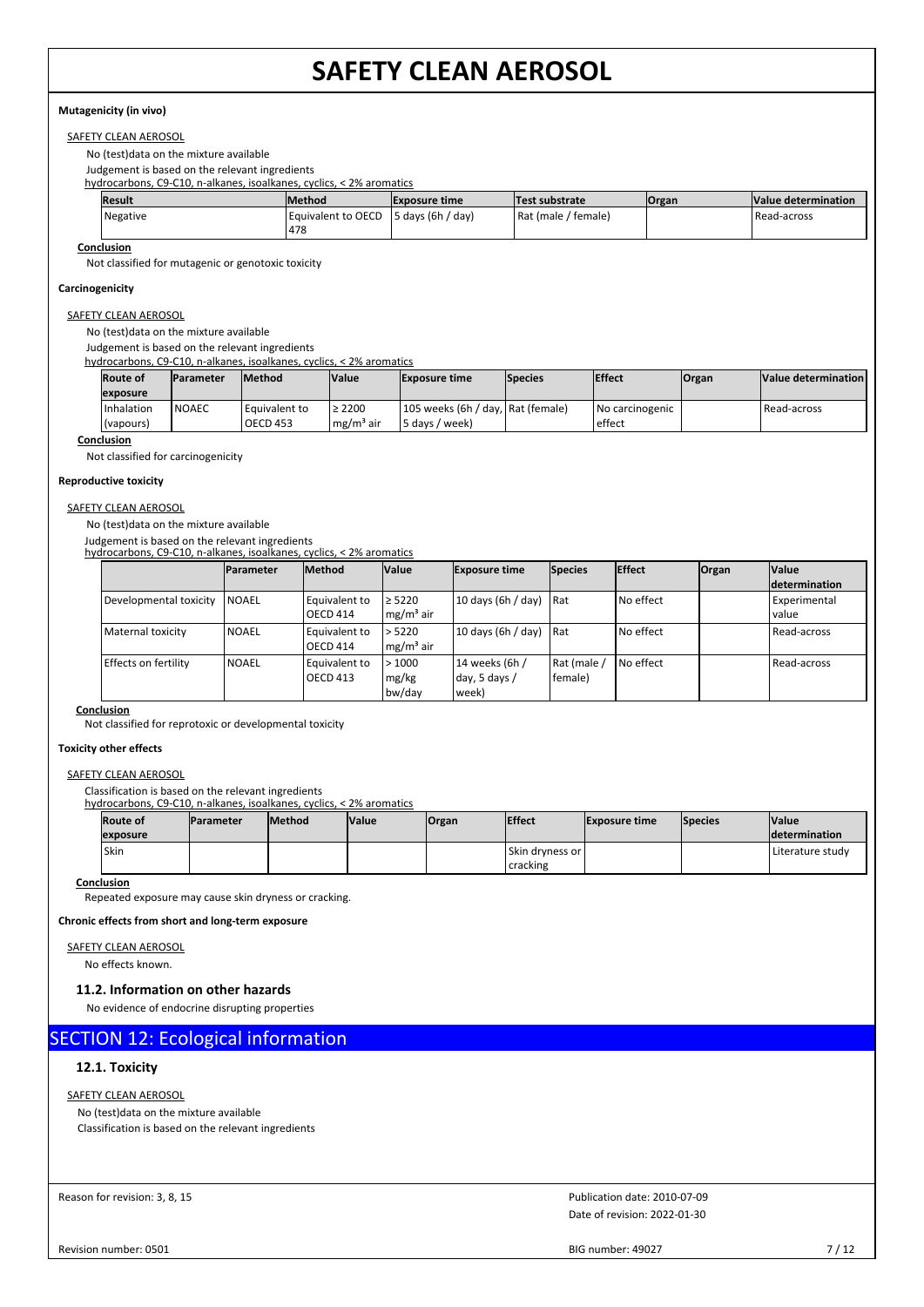|                                            | hydrocarbons, C9-C10, n-alkanes, isoalkanes, cyclics, < 2% aromatics |                 |                                |                     |                                     |                         |                            |                                |
|--------------------------------------------|----------------------------------------------------------------------|-----------------|--------------------------------|---------------------|-------------------------------------|-------------------------|----------------------------|--------------------------------|
|                                            | <b>Parameter</b>                                                     | <b>Method</b>   | <b>Value</b>                   | <b>Duration</b>     | <b>Species</b>                      | Test design             | Fresh/salt<br><b>water</b> | Value determination            |
| Acute toxicity fishes                      | <b>LC50</b>                                                          | <b>OECD 203</b> | $10 \text{ mg/l} - 30$<br>mg/l | 96 h                | Oncorhynchus<br>mykiss              | Semi-static<br>system   | Fresh water                | Experimental value;<br>GLP     |
| Acute toxicity crustacea                   | <b>EL50</b>                                                          | <b>OECD 202</b> | $22 \text{ mg/l} - 46$<br>mg/l | 48 h                | Daphnia magna                       | <b>Static</b><br>system | Fresh water                | Experimental value;<br>GLP     |
| Toxicity algae and other<br>aquatic plants | <b>NOEL</b>                                                          | <b>OECD 201</b> | $< 1$ mg/l                     | 72 h                | Pseudokirchneri<br>ella subcapitata | <b>Static</b><br>system | Fresh water                | Experimental value;<br>GLP     |
| Long-term toxicity fish                    | <b>NOEL</b>                                                          |                 | $0.182$ mg/l                   | $28 \text{ day}(s)$ | Oncorhynchus<br>mykiss              |                         | Fresh water                | QSAR; Nominal<br>concentration |
| Long-term toxicity aquatic<br>crustacea    | <b>NOELR</b>                                                         |                 | $0.317$ mg/l                   | $21 \text{ day}(s)$ | Daphnia magna                       |                         | Fresh water                | QSAR; Nominal<br>concentration |

#### **Conclusion**

Harmful to aquatic life with long lasting effects.

#### **12.2. Persistence and degradability**

hydrocarbons, C9-C10, n-alkanes, isoalkanes, cyclics, < 2% aromatics

**Biodegradation water**

| Method                             | <b>Value</b> | Duration              | Value determination       |  |  |  |  |
|------------------------------------|--------------|-----------------------|---------------------------|--|--|--|--|
| OECD 301F                          | 89%          | $28 \text{ day(s)}$   | <b>Experimental value</b> |  |  |  |  |
| Phototransformation air (DT50 air) |              |                       |                           |  |  |  |  |
| <b>Method</b>                      | <b>Value</b> | Conc. OH-radicals     | Value determination       |  |  |  |  |
| AOPWIN v1.92                       | 18.679 h     | 1.5E6/cm <sup>3</sup> | Calculated value          |  |  |  |  |

#### **Conclusion Water**

Does not contain any not readily biodegradable component(s)

#### **12.3. Bioaccumulative potential**

#### SAFETY CLEAN AEROSOL

**Log Kow**

| <b>Method</b> | Remark                                   | <b>Value</b> | mperature | <b>Value</b><br>e determination |
|---------------|------------------------------------------|--------------|-----------|---------------------------------|
|               | <b>Not</b><br>t applicable.<br>(mixture) |              |           |                                 |
|               |                                          |              |           |                                 |

hydrocarbons, C9-C10, n-alkanes, isoalkanes, cyclics, < 2% aromatics

| <b>BCF</b> fishes          |               |                             |                 |                    |                        |
|----------------------------|---------------|-----------------------------|-----------------|--------------------|------------------------|
| Parameter                  | <b>Method</b> | <b>Nalue</b>                | <b>Duration</b> | <b>Species</b>     | Value determination    |
| <b>BCF</b><br>BCFBAF v3.01 |               | 551.7 l/kg; Fresh<br>weight |                 |                    | <b>Estimated value</b> |
| Log Kow                    |               |                             |                 |                    |                        |
| <b>Method</b>              |               | <b>Remark</b>               | <b>Value</b>    | <b>Temperature</b> | Value determination    |
|                            |               |                             | 4.66            |                    | Experimental value     |

#### **Conclusion**

Contains bioaccumulative component(s)

#### **12.4. Mobility in soil**

Fugacity Model Level III

hydrocarbons, C9-C10, n-alkanes, isoalkanes, cyclics, < 2% aromatics

#### **(log) Koc**

|         | <b>Method</b><br>Parameter |                      |                        |                                     |  |                           |                       | <b>Value</b> |                     | Value determination      |
|---------|----------------------------|----------------------|------------------------|-------------------------------------|--|---------------------------|-----------------------|--------------|---------------------|--------------------------|
| log Koc |                            |                      |                        |                                     |  | <b>ISRC PCKOCWIN v2.0</b> |                       | 2.380        |                     | <b>ICalculated value</b> |
|         | Percent distribution       |                      |                        |                                     |  |                           |                       |              |                     |                          |
|         | <b>Method</b>              | <b>IFraction air</b> | <b>IFraction biota</b> | <b>IFraction</b><br><b>sediment</b> |  | <b>Fraction soil</b>      | <b>Fraction water</b> |              | Value determination |                          |

34.9 % 0.553 % 1.19 % 63.4 % Calculated value

#### **Conclusion**

Contains component(s) with potential for mobility in the soil

#### **12.5. Results of PBT and vPvB assessment**

Does not contain component(s) that meet(s) the criteria of PBT and/or vPvB as listed in Annex XIII of Regulation (EC) No 1907/2006.

### **12.6. Endocrine disrupting properties**

No evidence of endocrine disrupting properties

#### **12.7. Other adverse effects**

**SAFETY CLEAN AEROSOL** 

#### **Greenhouse gases**

None of the known components is included in the list of fluorinated greenhouse gases (Regulation (EU) No 517/2014)

Reason for revision: 3, 8, 15

Date of revision: 2022-01-30 Publication date: 2010-07-09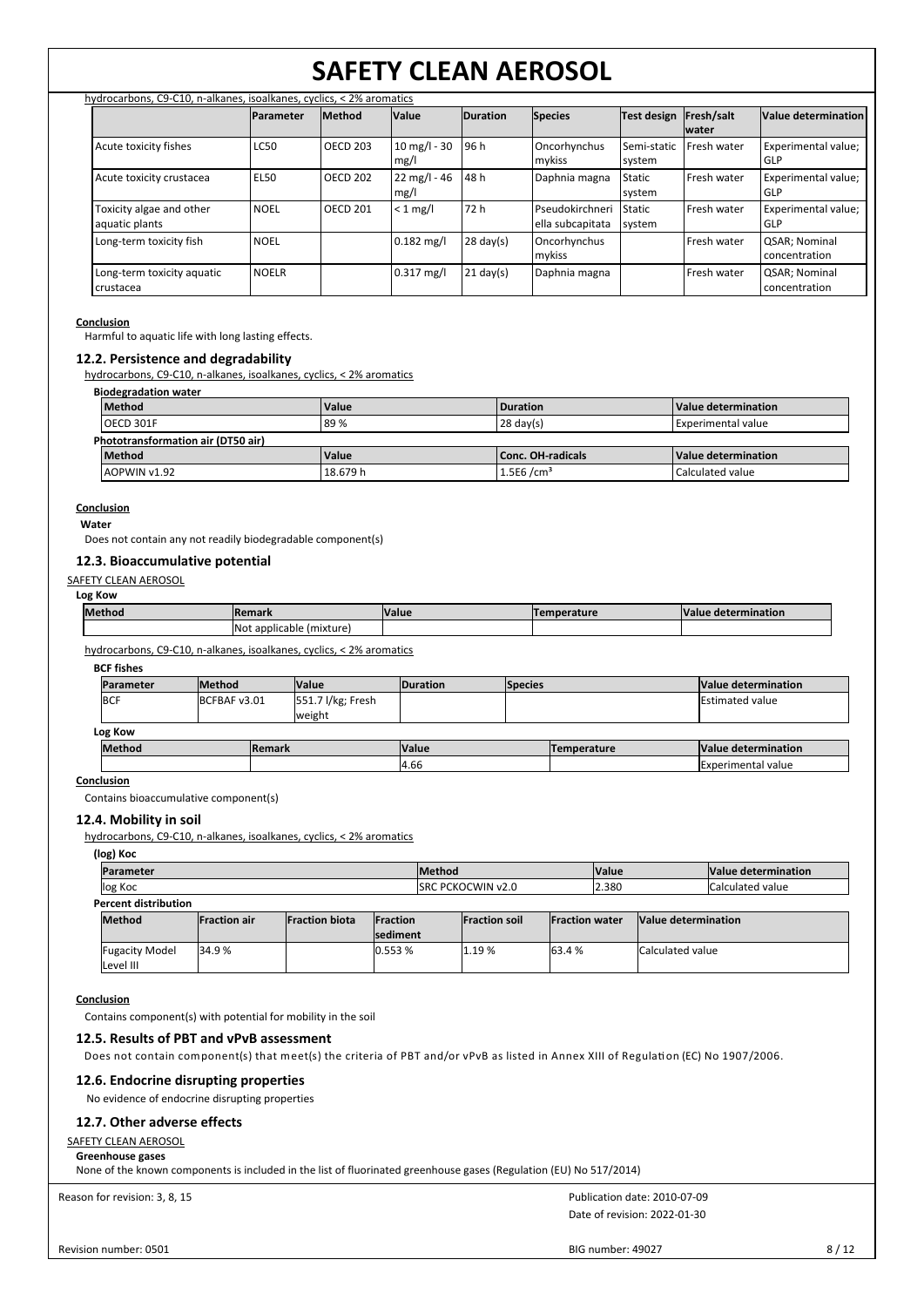**Ozone-depleting potential (ODP)**

Not classified as dangerous for the ozone layer (Regulation (EC) No 1005/2009)

## SECTION 13: Disposal considerations

The information in this section is a general description. If applicable and available, exposure scenarios are attached in annex. Always use the relevant exposure scenarios that correspond to your identified use.

#### **13.1. Waste treatment methods**

#### **13.1.1 Provisions relating to waste**

#### **European Union**

Hazardous waste according to Directive 2008/98/EC, as amended by Regulation (EU) No 1357/2014 and Regulation (EU) No 2017/997. Waste material code (Directive 2008/98/EC, Decision 2000/0532/EC).

20 01 29\* (separately collected fractions (except 15 01): detergents containing hazardous substances). Depending on branch of industry and production process, also other waste codes may be applicable.

#### **13.1.2 Disposal methods**

Remove waste in accordance with local and/or national regulations. Specific treatment. Hazardous waste shall not be mixed together with other waste. Different types of hazardous waste shall not be mixed together if this may entail a risk of pollution or create problems for the further management of the waste. Hazardous waste shall be managed responsibly. All entities that store, transport or handle hazardous waste shall take the necessary measures to prevent risks of pollution or damage to people or animals. Do not discharge into drains or the environment. Dispose of at authorized waste collection point.

#### **13.1.3 Packaging/Container**

#### **European Union**

Waste material code packaging (Directive 2008/98/EC).

15 01 10\* (packaging containing residues of or contaminated by dangerous substances).

## SECTION 14: Transport information

#### **Road (ADR)**

| 14.1. UN number                          |                                                                       |
|------------------------------------------|-----------------------------------------------------------------------|
| UN number                                | 1950                                                                  |
| 14.2. UN proper shipping name            |                                                                       |
| Proper shipping name                     | aerosols                                                              |
| 14.3. Transport hazard class(es)         |                                                                       |
| Hazard identification number             |                                                                       |
| <b>Class</b>                             |                                                                       |
| Classification code                      | 5F                                                                    |
| 14.4. Packing group                      |                                                                       |
| Packing group                            |                                                                       |
| Labels                                   | 2.1                                                                   |
| 14.5. Environmental hazards              |                                                                       |
| Environmentally hazardous substance mark | <b>Ino</b>                                                            |
| 14.6. Special precautions for user       |                                                                       |
| Special provisions                       | 190                                                                   |
| Special provisions                       | 327                                                                   |
| Special provisions                       | 344                                                                   |
| Special provisions                       | 625                                                                   |
| Limited quantities                       | Combination packagings: not more than 1 liter per inner packaging for |
|                                          | liquids. A package shall not weigh more than 30 kg. (gross mass)      |

#### **Rail (RID)**

| 14.1. UN number                          |                                                                       |
|------------------------------------------|-----------------------------------------------------------------------|
| UN number                                | 1950                                                                  |
| 14.2. UN proper shipping name            |                                                                       |
| Proper shipping name                     | laerosols                                                             |
| 14.3. Transport hazard class(es)         |                                                                       |
| Hazard identification number             | 23                                                                    |
| Class                                    |                                                                       |
| Classification code                      | 5F                                                                    |
| 14.4. Packing group                      |                                                                       |
| Packing group                            |                                                                       |
| Labels                                   | 2.1                                                                   |
| 14.5. Environmental hazards              |                                                                       |
| Environmentally hazardous substance mark | <b>Ino</b>                                                            |
| 14.6. Special precautions for user       |                                                                       |
| Special provisions                       | 190                                                                   |
| Special provisions                       | 327                                                                   |
| Special provisions                       | 344                                                                   |
| Special provisions                       | 625                                                                   |
| Limited quantities                       | Combination packagings: not more than 1 liter per inner packaging for |
|                                          | liquids. A package shall not weigh more than 30 kg. (gross mass)      |

#### **Inland waterways (ADN)**

Reason for revision: 3, 8, 15

Date of revision: 2022-01-30 Publication date: 2010-07-09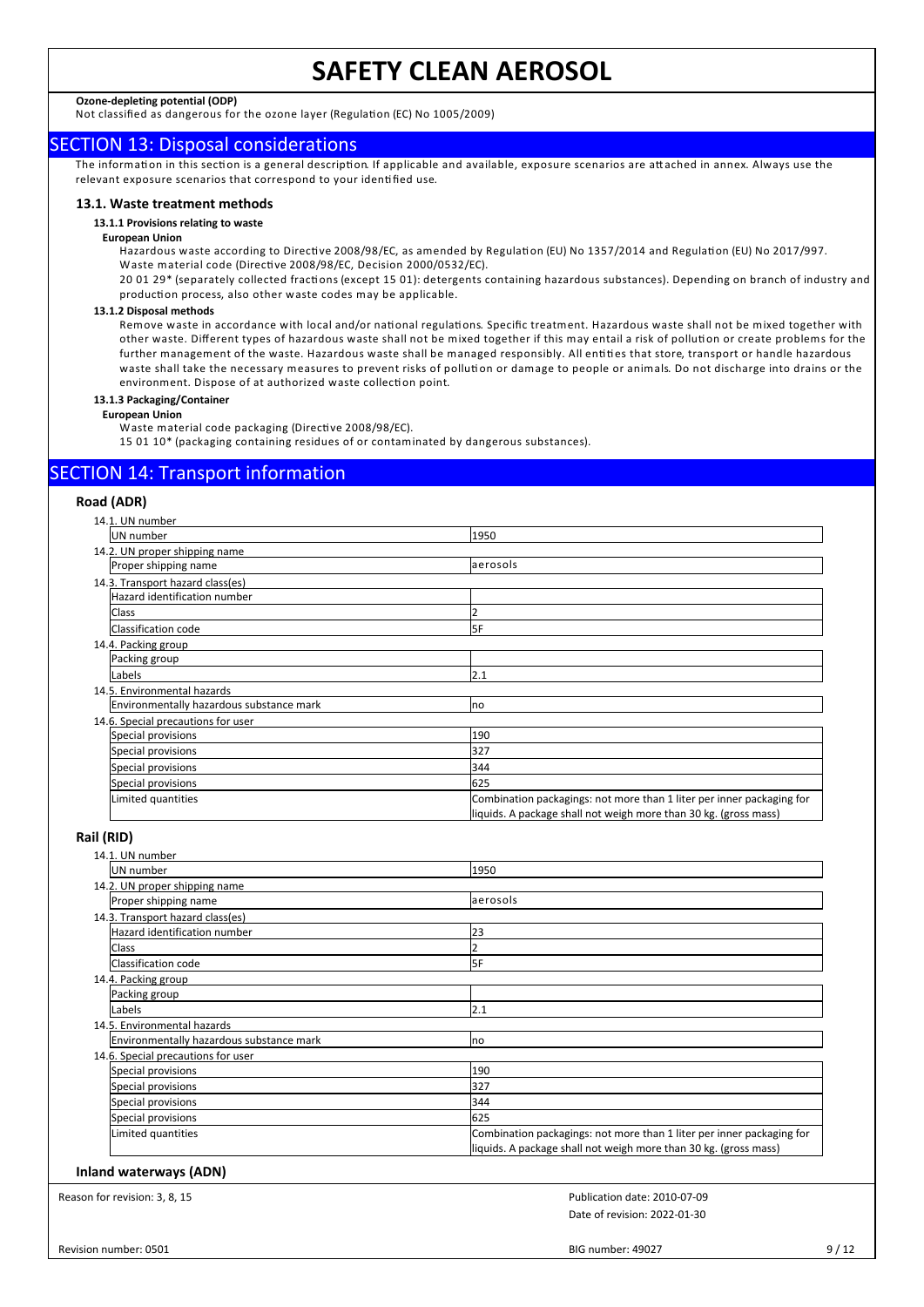| 14.1. UN number                          |                                                                       |  |
|------------------------------------------|-----------------------------------------------------------------------|--|
| UN number                                | 1950                                                                  |  |
| 14.2. UN proper shipping name            |                                                                       |  |
| Proper shipping name                     | aerosols                                                              |  |
| 14.3. Transport hazard class(es)         |                                                                       |  |
| Class                                    |                                                                       |  |
| Classification code                      | 5F                                                                    |  |
| 14.4. Packing group                      |                                                                       |  |
| Packing group                            |                                                                       |  |
| Labels                                   | 2.1                                                                   |  |
| 14.5. Environmental hazards              |                                                                       |  |
| Environmentally hazardous substance mark | no                                                                    |  |
| 14.6. Special precautions for user       |                                                                       |  |
| Special provisions                       | 190                                                                   |  |
| Special provisions                       | 327                                                                   |  |
| Special provisions                       | 344                                                                   |  |
| Special provisions                       | 625                                                                   |  |
| Limited quantities                       | Combination packagings: not more than 1 liter per inner packaging for |  |
|                                          | liquids. A package shall not weigh more than 30 kg. (gross mass)      |  |

## **Sea (IMDG/IMSBC)**

| 14.1. UN number                                               |                                                                       |  |
|---------------------------------------------------------------|-----------------------------------------------------------------------|--|
| UN number                                                     | 1950                                                                  |  |
| 14.2. UN proper shipping name                                 |                                                                       |  |
| Proper shipping name                                          | aerosols                                                              |  |
| 14.3. Transport hazard class(es)                              |                                                                       |  |
| Class                                                         | 2.1                                                                   |  |
| 14.4. Packing group                                           |                                                                       |  |
| Packing group                                                 |                                                                       |  |
| Labels                                                        | 2.1                                                                   |  |
| 14.5. Environmental hazards                                   |                                                                       |  |
| Marine pollutant                                              |                                                                       |  |
| Environmentally hazardous substance mark                      | no                                                                    |  |
| 14.6. Special precautions for user                            |                                                                       |  |
| Special provisions                                            | 190                                                                   |  |
| Special provisions                                            | 277                                                                   |  |
| Special provisions                                            | 327                                                                   |  |
| Special provisions                                            | 344                                                                   |  |
| Special provisions                                            | 381                                                                   |  |
| Special provisions                                            | 63                                                                    |  |
| Special provisions                                            | 959                                                                   |  |
| Limited quantities                                            | Combination packagings: not more than 1 liter per inner packaging for |  |
|                                                               | liquids. A package shall not weigh more than 30 kg. (gross mass)      |  |
| 14.7. Maritime transport in bulk according to IMO instruments |                                                                       |  |
| Annex II of MARPOL 73/78                                      | Not applicable                                                        |  |

## **Air (ICAO-TI/IATA-DGR)**

| 14.1. UN number                                        |                     |  |
|--------------------------------------------------------|---------------------|--|
| UN number                                              | 1950                |  |
| 14.2. UN proper shipping name                          |                     |  |
| Proper shipping name                                   | aerosols, flammable |  |
| 14.3. Transport hazard class(es)                       |                     |  |
| <b>Class</b>                                           | 2.1                 |  |
| 14.4. Packing group                                    |                     |  |
| Packing group                                          |                     |  |
| Labels                                                 | 2.1                 |  |
| 14.5. Environmental hazards                            |                     |  |
| Environmentally hazardous substance mark               | <b>Ino</b>          |  |
| 14.6. Special precautions for user                     |                     |  |
| Special provisions                                     | A145                |  |
| Special provisions                                     | A167                |  |
| Special provisions                                     | A802                |  |
| Passenger and cargo transport                          |                     |  |
| Limited quantities: maximum net quantity per packaging | 30 kg G             |  |

Reason for revision: 3, 8, 15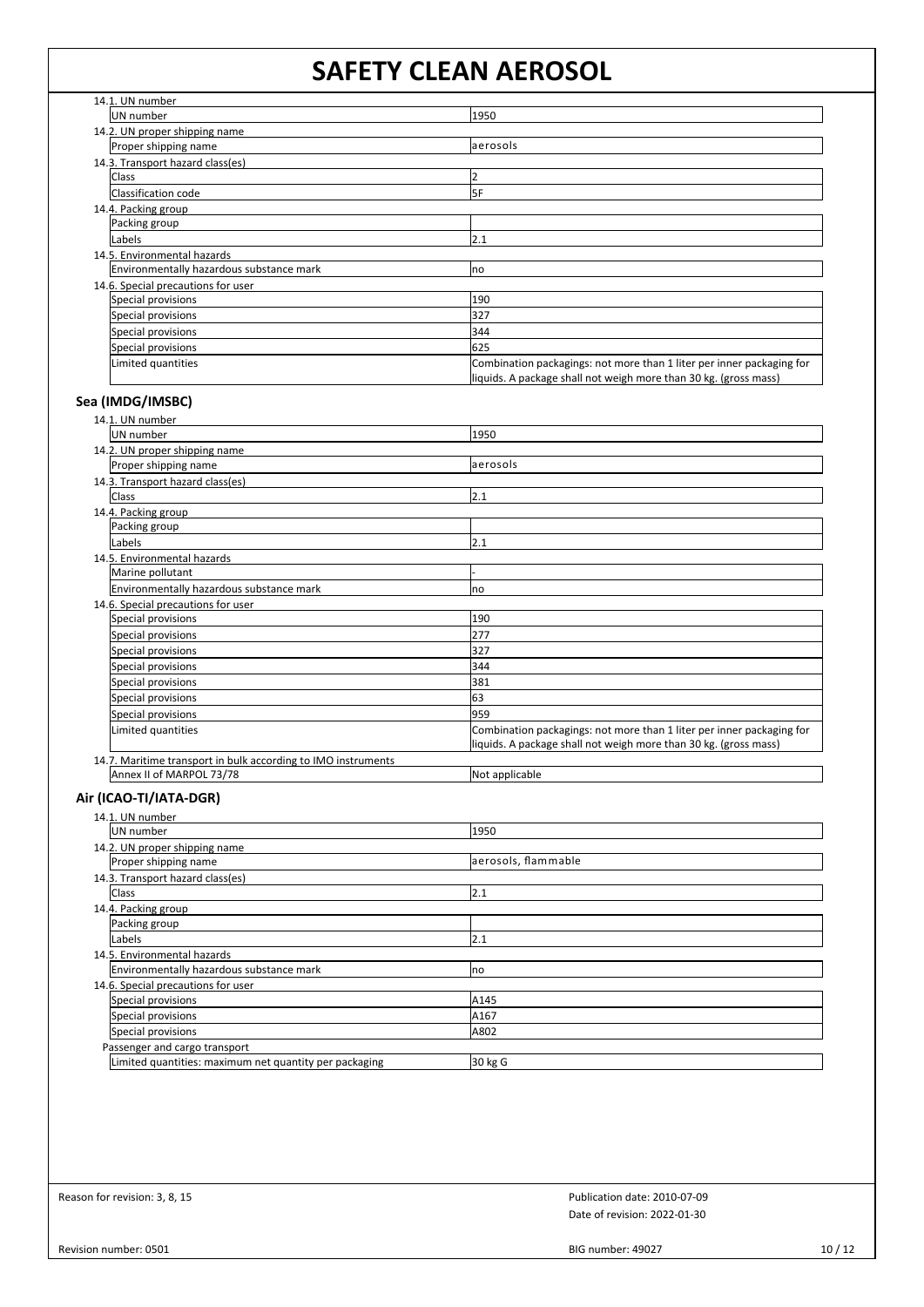#### SECTION 15: Regulatory information 15.1. Safety, health and environmental regulations/legislation specific for the substance or mixture **European legislation:** VOC content Directive 2010/75/EU **VOC content Remark** 100.000 % 709.999 g/l Directive 2012/18/EU (Seveso III) Threshold values under normal circumstances **Substance or category Low tier Top tier Group For this substance or mixture (tonnes) (tonnes) the summation rule has to be applied for:** P3b FLAMMABLE AEROSOLS **FLAMMABLE AEROSOLS** 5000 (net) 50000 (net) 150000 (net) None Flammability Ingredients according to Regulation (EC) No 648/2004 and amendments ≥30% aliphatic hydrocarbons REACH Annex XVII - Restriction Contains component(s) subject to restrictions of Annex XVII of Regulation (EC) No 1907/2006: restrictions on the manufacture, placing on the market and use of certain dangerous substances, mixtures and articles. Designation of the substance, of the group of Conditions of restriction substances or of the mixture · hydrocarbons, C9-C10, n-alkanes, Liquid substances or mixtures fulfilling the 1. Shall not be used in: isoalkanes, cyclics, < 2% aromatics criteria for any of the following hazard classes — ornamental articles intended to produce light or colour effects by means of different or categories set out in Annex I to Regulation phases, for example in ornamental lamps and ashtrays, (EC) No 1272/2008: — tricks and jokes, (a) hazard classes 2.1 to 2.4, 2.6 and 2.7, 2.8 — games for one or more participants, or any article intended to be used as such, even with types A and B, 2.9, 2.10, 2.12, 2.13 categories ornamental aspects, 1 and 2, 2.14 categories 1 and 2, 2.15 types A 2. Articles not complying with paragraph 1 shall not be placed on the market. 3. Shall not be placed on the market if they contain a colouring agent, unless required for to F; (b) hazard classes 3.1 to 3.6, 3.7 adverse fiscal reasons, or perfume, or both, if they: effects on sexual function and fertility or on — can be used as fuel in decorative oil lamps for supply to the general public, and, development, 3.8 effects other than narcotic — present an aspiration hazard and are labelled with H304, effects, 3.9 and 3.10; 4. Decorative oil lamps for supply to the general public shall not be placed on the market unless they conform to the European Standard on Decorative oil lamps (EN 14059) adopted  $(c)$  hazard class 4.1; by the European Committee for Standardisation (CEN). (d) hazard class 5.1. 5. Without prejudice to the implementation of other Community provisions relating to the classification, packaging and labelling of dangerous substances and mixtures, suppliers shall ensure, before the placing on the market, that the following requirements are met: a) lamp oils, labelled with H304, intended for supply to the general public are visibly, legibly and indelibly marked as follows: "Keep lamps filled with this liquid out of the reach of children"; and, by 1 December 2010, "Just a sip of lamp oil — or even sucking the wick of - may lead to life- threatening lung damage"; b) grill lighter fluids, labelled with H304, intended for supply to the general public are legibly and indelibly marked by 1 December 2010 as follows: "Just a sip of grill lighter may lead to life threatening lung damage"; c) lamp oils and grill lighters, labelled with H304, intended for supply to the general public are packaged in black opaque containers not exceeding 1 litre by 1 December 2010. · hydrocarbons, C9-C10, n-alkanes, Substances classified as flammable gases 1. Shall not be used, as substance or as mixtures in aerosol dispensers where these aerosol isoalkanes, cyclics, < 2% aromatics category 1 or 2, flammable liquids categories dispensers are intended for supply to the general public for entertainment and decorative 1, 2 or 3, flammable solids category 1 or 2, purposes such as the following: substances and mixtures which, in contact — metallic glitter intended mainly for decoration, with water, emit flammable gases, category 1, — artificial snow and frost, 2 or 3, pyrophoric liquids category 1 or — "whoopee" cushions, pyrophoric solids category 1, regardless of — silly string aerosols, whether they appear in Part 3 of Annex VI to — imitation excrement, that Regulation or not. — horns for parties, — decorative flakes and foams, artificial cobwebs. — stink bombs. 2. Without prejudice to the application of other Community provisions on the classification, packaging and labelling of substances, suppliers shall ensure before the placing on the market that the packaging of aerosol dispensers referred to above is marked visibly, legibly and indelibly with: "For professional users only". 3. By way of derogation, paragraphs 1 and 2 shall not apply to the aerosol dispensers referred to Article 8 (1a) of Council Directive 75/ 324/EEC. 4. The aerosol dispensers referred to in paragraphs 1 and 2 shall not be placed on the market unless they conform to the requirements indicated. **National legislation Belgium** SAFETY CLEAN AEROSOL No data available **National legislation The Netherlands**Reason for revision: 3, 8, 15 Publication date: 2010-07-09 Date of revision: 2022-01-30

BIG number: 49027 11 / 12